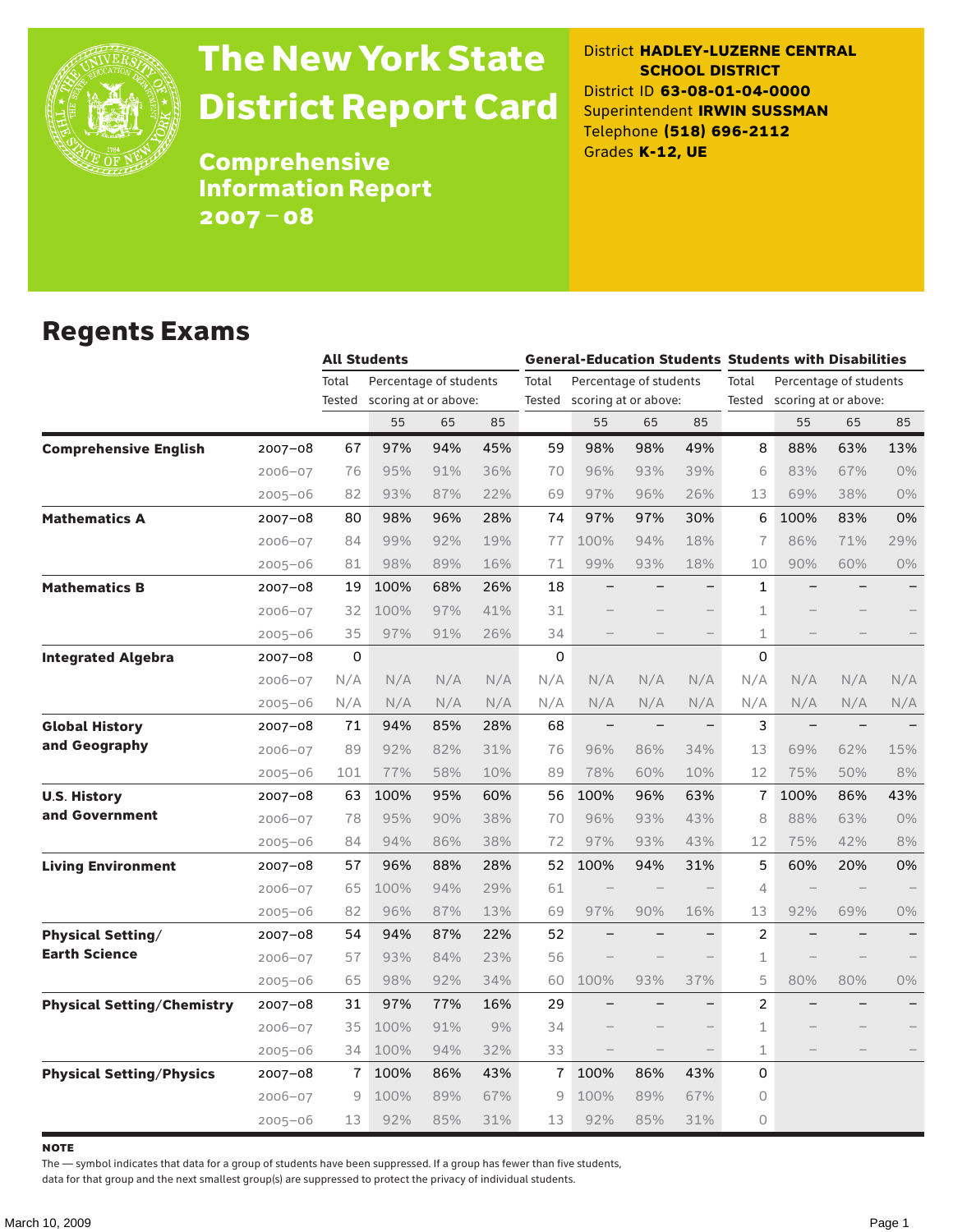### Regents Exams

|                              |             | <b>All Students</b> |      |                                                |     | <b>General-Education Students Students with Disabilities</b> |      |                                                |     |                 |                                                |    |    |
|------------------------------|-------------|---------------------|------|------------------------------------------------|-----|--------------------------------------------------------------|------|------------------------------------------------|-----|-----------------|------------------------------------------------|----|----|
|                              |             | Total<br>Tested     |      | Percentage of students<br>scoring at or above: |     | Total<br>Tested                                              |      | Percentage of students<br>scoring at or above: |     | Total<br>Tested | Percentage of students<br>scoring at or above: |    |    |
|                              |             |                     | 55   | 65                                             | 85  |                                                              | 55   | 65                                             | 85  |                 | 55                                             | 65 | 85 |
| <b>Comprehensive French</b>  | $2007 - 08$ | 11                  | 100% | 100%                                           | 64% | 11                                                           | 100% | 100%                                           | 64% | 0               |                                                |    |    |
|                              | $2006 - 07$ | $\circ$             |      |                                                |     | 0                                                            |      |                                                |     | 0               |                                                |    |    |
|                              | $2005 - 06$ | 7 <sup>1</sup>      | 100% | 100%                                           | 57% |                                                              | 100% | 100%                                           | 57% | 0               |                                                |    |    |
| <b>Comprehensive German</b>  | $2007 - 08$ | 0                   |      |                                                |     | 0                                                            |      |                                                |     | 0               |                                                |    |    |
|                              | $2006 - 07$ | $\circ$             |      |                                                |     | 0                                                            |      |                                                |     | $\circ$         |                                                |    |    |
|                              | $2005 - 06$ | 0                   |      |                                                |     | 0                                                            |      |                                                |     | 0               |                                                |    |    |
| <b>Comprehensive Hebrew</b>  | $2007 - 08$ | 0                   |      |                                                |     | 0                                                            |      |                                                |     | 0               |                                                |    |    |
|                              | $2006 - 07$ | 0                   |      |                                                |     | 0                                                            |      |                                                |     | 0               |                                                |    |    |
|                              | $2005 - 06$ | 0                   |      |                                                |     | 0                                                            |      |                                                |     | 0               |                                                |    |    |
| <b>Comprehensive Italian</b> | $2007 - 08$ | 0                   |      |                                                |     | 0                                                            |      |                                                |     | $\Omega$        |                                                |    |    |
|                              | $2006 - 07$ | $\circ$             |      |                                                |     | 0                                                            |      |                                                |     | 0               |                                                |    |    |
|                              | $2005 - 06$ | 0                   |      |                                                |     | 0                                                            |      |                                                |     | 0               |                                                |    |    |
| <b>Comprehensive Latin</b>   | $2007 - 08$ | 0                   |      |                                                |     | 0                                                            |      |                                                |     | 0               |                                                |    |    |
|                              | $2006 - 07$ | $\circ$             |      |                                                |     | 0                                                            |      |                                                |     | 0               |                                                |    |    |
|                              | $2005 - 06$ | 0                   |      |                                                |     | 0                                                            |      |                                                |     | $\circ$         |                                                |    |    |
| <b>Comprehensive Spanish</b> | $2007 - 08$ | 12                  | 100% | 100%                                           | 67% | 10                                                           |      |                                                |     | $\overline{2}$  |                                                |    |    |
|                              | $2006 - 07$ | 32                  | 100% | 100%                                           | 50% | 32                                                           | 100% | 100%                                           | 50% | 0               |                                                |    |    |
|                              | $2005 - 06$ | 18                  | 100% | 94%                                            | 17% | 18                                                           | 100% | 94%                                            | 17% | $\circ$         |                                                |    |    |

#### **NOTE**

The — symbol indicates that data for a group of students have been suppressed. If a group has fewer than five students,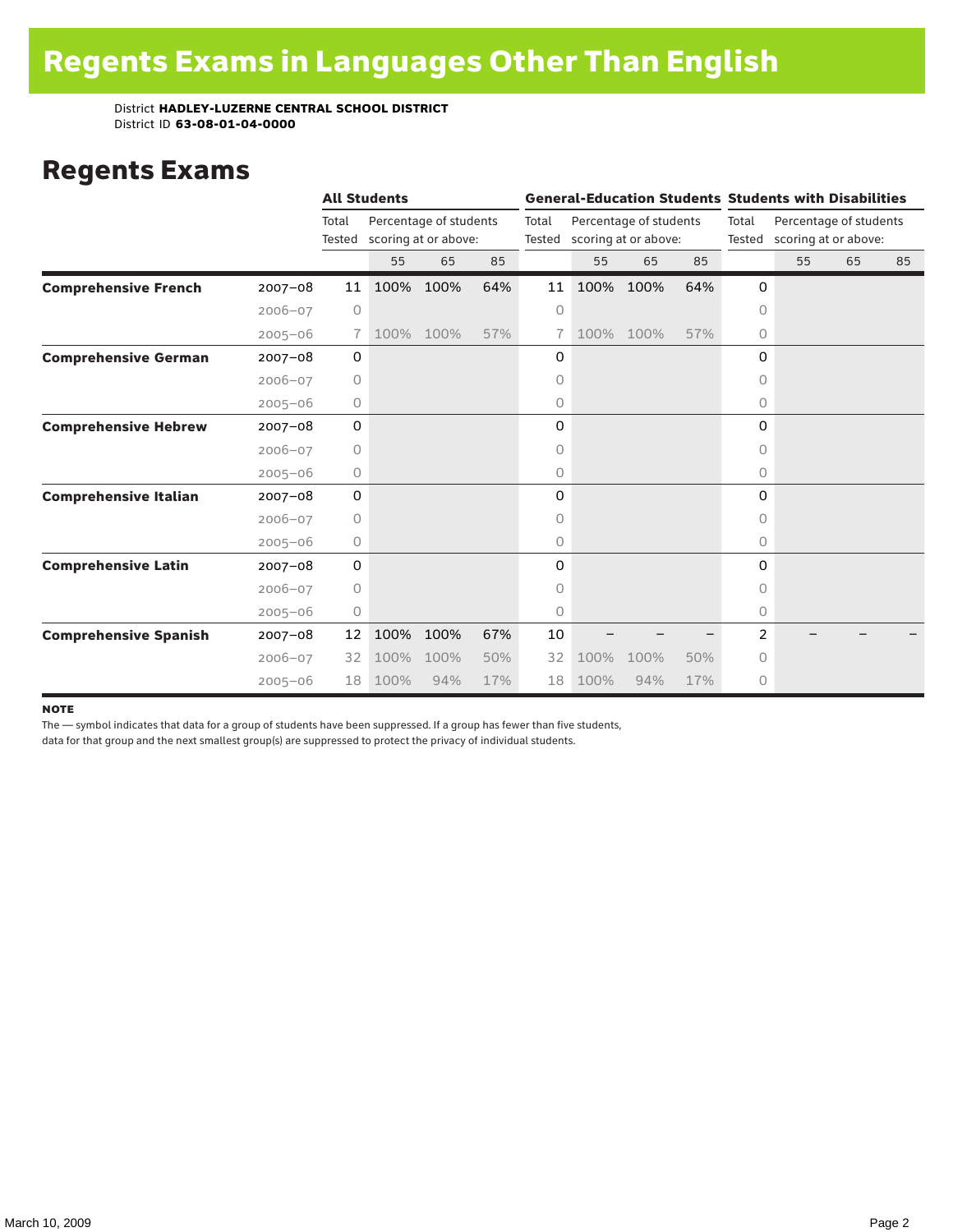# Regents Competency Tests

|                       |             | <b>All Students</b> |                  |                     |                  | <b>General-Education Students Students with Disabilities</b> |                  |  |
|-----------------------|-------------|---------------------|------------------|---------------------|------------------|--------------------------------------------------------------|------------------|--|
|                       |             | <b>Total Tested</b> | Percent Passing: | <b>Total Tested</b> | Percent Passing: | <b>Total Tested</b>                                          | Percent Passing: |  |
| <b>Mathematics</b>    | $2007 - 08$ | 4                   |                  | 0                   |                  | 4                                                            |                  |  |
|                       | $2006 - 07$ | 3                   |                  | $\Omega$            |                  | 3                                                            |                  |  |
|                       | $2005 - 06$ | 1                   |                  | $\circ$             |                  | 1                                                            |                  |  |
| <b>Science</b>        | 2007-08     | 5                   | 60%              | 0                   |                  | 5                                                            | 60%              |  |
|                       | $2006 - 07$ | 4                   |                  | 0                   |                  | 4                                                            |                  |  |
|                       | $2005 - 06$ | 1                   |                  | $\circ$             |                  | 1                                                            |                  |  |
| <b>Reading</b>        | $2007 - 08$ | 18                  | 50%              | 1                   |                  | 17                                                           |                  |  |
|                       | 2006-07     | 4                   |                  | 0                   |                  | 4                                                            |                  |  |
|                       | $2005 - 06$ |                     |                  | $\circ$             |                  | 1                                                            |                  |  |
| <b>Writing</b>        | 2007-08     | 8                   | 88%              | 0                   |                  | 8                                                            | 88%              |  |
|                       | $2006 - 07$ | 3                   |                  | $\Omega$            |                  | 3                                                            |                  |  |
|                       | $2005 - 06$ | 0                   |                  | 0                   |                  | 0                                                            |                  |  |
| <b>Global Studies</b> | $2007 - 08$ | 6                   | 100%             | 0                   |                  | 6                                                            | 100%             |  |
|                       | 2006-07     | 5                   | 60%              |                     |                  | 4                                                            |                  |  |
|                       | $2005 - 06$ | 5                   | 0%               | 0                   |                  | 5                                                            | 0%               |  |
| <b>U.S. History</b>   | 2007-08     | $\overline{2}$      |                  | 0                   |                  | 2                                                            |                  |  |
| and Government        | $2006 - 07$ |                     |                  | 0                   |                  |                                                              |                  |  |
|                       | $2005 - 06$ | 3                   |                  | $\circ$             |                  | 3                                                            |                  |  |

#### **NOTE**

The — symbol indicates that data for a group of students have been suppressed. If a group has fewer than five students,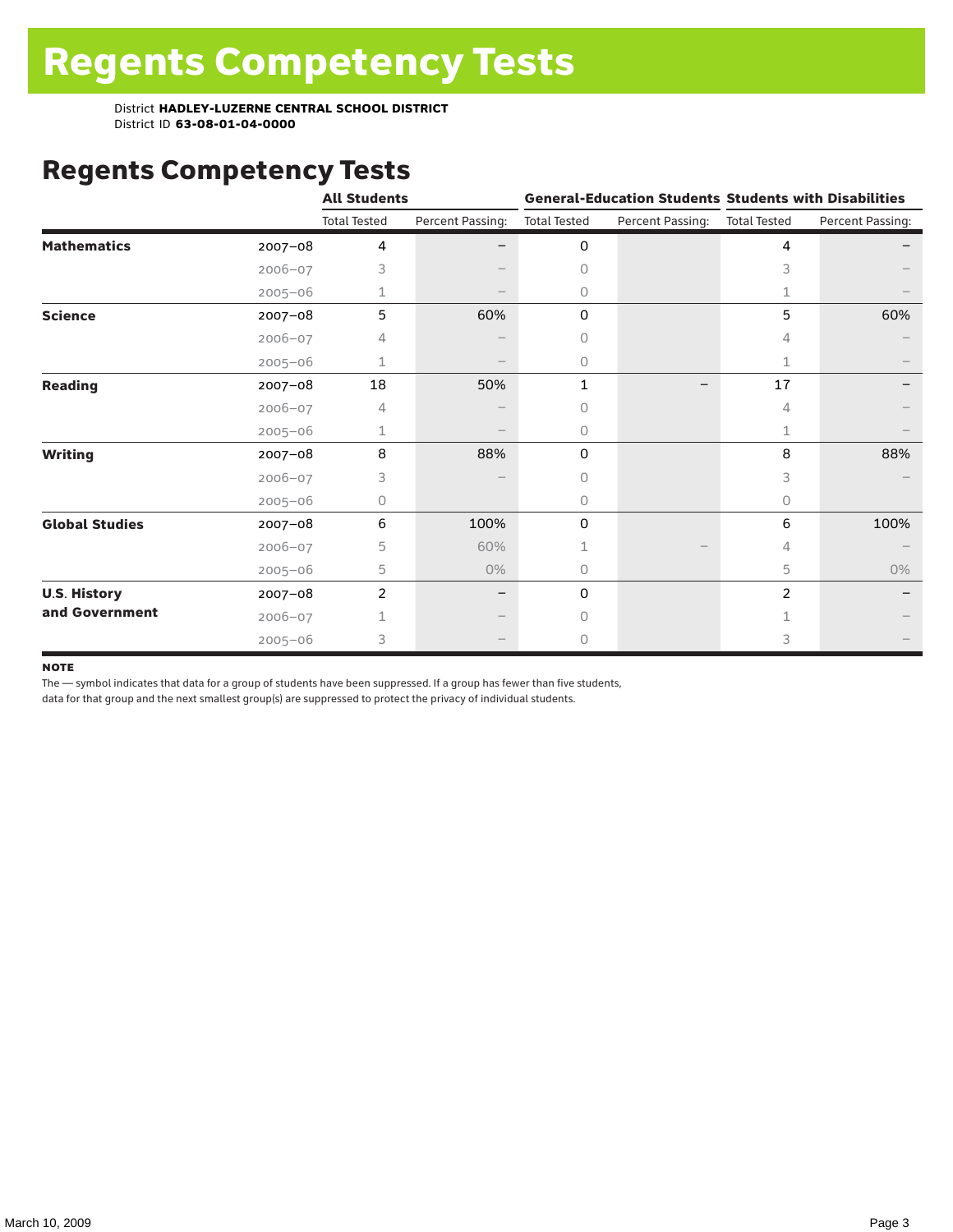## Second Language Proficiency Examinations

|                |             | <b>All Students</b> |                  |                     |                               | <b>General-Education Students Students with Disabilities</b> |                  |  |
|----------------|-------------|---------------------|------------------|---------------------|-------------------------------|--------------------------------------------------------------|------------------|--|
|                |             | <b>Total Tested</b> | Percent Passing: | <b>Total Tested</b> | Percent Passing: Total Tested |                                                              | Percent Passing: |  |
| <b>French</b>  | 2007-08     | $\mathbf 0$         |                  | 0                   |                               | $\mathbf 0$                                                  |                  |  |
|                | $2006 - 07$ | O                   |                  | 0                   |                               | 0                                                            |                  |  |
|                | $2005 - 06$ | 32                  | 91%              | 32                  | 91%                           | 0                                                            |                  |  |
| German         | 2007-08     | $\mathbf 0$         |                  | 0                   |                               | 0                                                            |                  |  |
|                | $2006 - 07$ | 0                   |                  | Ω                   |                               | 0                                                            |                  |  |
|                | $2005 - 06$ | 0                   |                  | 0                   |                               | $\Omega$                                                     |                  |  |
| <b>Italian</b> | $2007 - 08$ | 0                   |                  | 0                   |                               | 0                                                            |                  |  |
|                | $2006 - 07$ | 0                   |                  | 0                   |                               | 0                                                            |                  |  |
|                | $2005 - 06$ | Ω                   |                  | 0                   |                               | $\Omega$                                                     |                  |  |
| Latin          | 2007-08     | 0                   |                  | 0                   |                               | 0                                                            |                  |  |
|                | $2006 - 07$ | 0                   |                  | 0                   |                               | $\circ$                                                      |                  |  |
|                | $2005 - 06$ | 0                   |                  | 0                   |                               | 0                                                            |                  |  |
| <b>Spanish</b> | $2007 - 08$ | 0                   |                  | 0                   |                               | 0                                                            |                  |  |
|                | $2006 - 07$ | 0                   |                  |                     |                               | $\bigcap$                                                    |                  |  |
|                | $2005 - 06$ | 0                   |                  | Ω                   |                               | 0                                                            |                  |  |

#### **NOTE**

The — symbol indicates that data for a group of students have been suppressed. If a group has fewer than five students,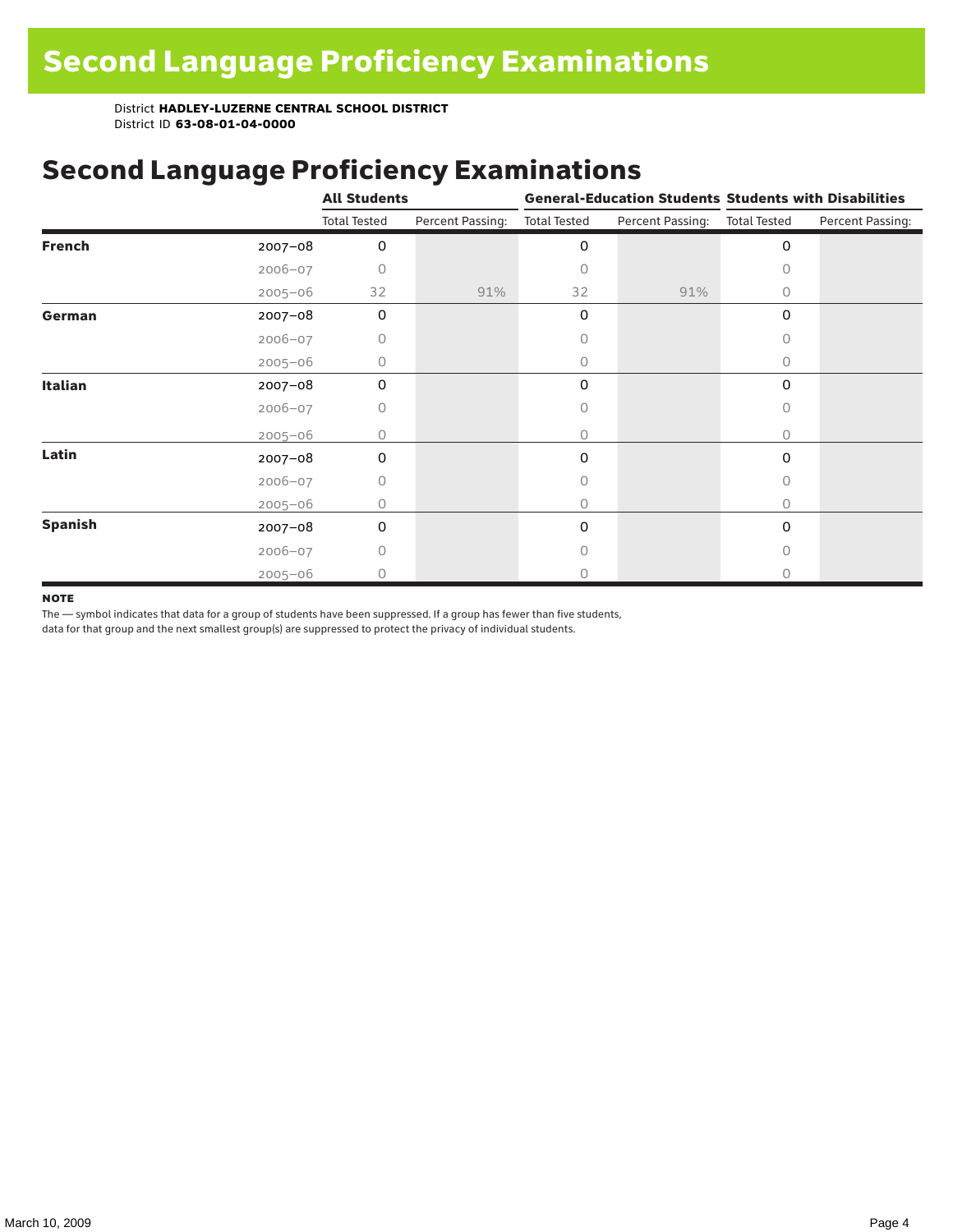### New York State English as a Second Language Achievement Test (NYSESLAT)

|                  |             |              | <b>All Students</b>               |                     |  |       | <b>General-Education Students</b>    |                     |  |                                   |  | <b>Students with Disabilities</b> |                          |                     |  |                             |                                   |       |
|------------------|-------------|--------------|-----------------------------------|---------------------|--|-------|--------------------------------------|---------------------|--|-----------------------------------|--|-----------------------------------|--------------------------|---------------------|--|-----------------------------|-----------------------------------|-------|
|                  |             | Total        | Percent of students scoring       |                     |  |       | Percent of students scoring<br>Total |                     |  |                                   |  |                                   | Total                    |                     |  | Percent of students scoring |                                   |       |
|                  |             |              | Tested in each performance level: |                     |  |       |                                      |                     |  | Tested in each performance level: |  |                                   |                          |                     |  |                             | Tested in each performance level: |       |
|                  |             |              |                                   | Begin. Interm. Adv. |  | Prof. |                                      |                     |  | Begin. Interm. Adv.               |  |                                   | Prof.                    |                     |  |                             | Begin. Interm. Adv.               | Prof. |
| <b>Listening</b> | $2007 - 08$ | $\mathbf{1}$ |                                   |                     |  | ٠     |                                      | $\mathbf{1}$        |  |                                   |  |                                   |                          | 0                   |  |                             |                                   |       |
| and Speaking     | $2006 - 07$ | $\mathbf 1$  |                                   |                     |  |       |                                      | $\mathbf 1$         |  |                                   |  |                                   |                          | $\circ$             |  |                             |                                   |       |
| $(Grades K-1)$   | $2005 - 06$ | $\bigcirc$   |                                   |                     |  |       |                                      | $\circ$             |  |                                   |  |                                   |                          | $\circlearrowright$ |  |                             |                                   |       |
| <b>Reading</b>   | $2007 - 08$ | $\mathbf{1}$ |                                   |                     |  | $-$   |                                      | $\mathbf{1}$        |  |                                   |  |                                   | $\overline{\phantom{0}}$ | 0                   |  |                             |                                   |       |
| and Writing      | $2006 - 07$ | $\mathbf 1$  |                                   |                     |  | -     |                                      | 1                   |  |                                   |  |                                   |                          | $\circlearrowright$ |  |                             |                                   |       |
| $(Grades K-1)$   | $2005 - 06$ | $\bigcirc$   |                                   |                     |  |       |                                      | $\circ$             |  |                                   |  |                                   |                          | 0                   |  |                             |                                   |       |
| <b>Listening</b> | $2007 - 08$ | 0            |                                   |                     |  |       |                                      | $\mathsf 0$         |  |                                   |  |                                   |                          | $\mathbf 0$         |  |                             |                                   |       |
| and Speaking     | $2006 - 07$ | $\bigcirc$   |                                   |                     |  |       |                                      | $\circ$             |  |                                   |  |                                   |                          | $\circ$             |  |                             |                                   |       |
| (Grades $2-4$ )  | $2005 - 06$ | $\mathsf O$  |                                   |                     |  |       |                                      | $\circ$             |  |                                   |  |                                   |                          | $\circlearrowright$ |  |                             |                                   |       |
| <b>Reading</b>   | $2007 - 08$ | 0            |                                   |                     |  |       |                                      | 0                   |  |                                   |  |                                   |                          | 0                   |  |                             |                                   |       |
| and Writing      | 2006-07     | $\bigcirc$   |                                   |                     |  |       |                                      | $\circ$             |  |                                   |  |                                   |                          | $\circ$             |  |                             |                                   |       |
| (Grades $2-4$ )  | $2005 - 06$ | 0            |                                   |                     |  |       |                                      | $\circlearrowright$ |  |                                   |  |                                   |                          | 0                   |  |                             |                                   |       |
| <b>Listening</b> | $2007 - 08$ | 0            |                                   |                     |  |       |                                      | 0                   |  |                                   |  |                                   |                          | $\mathbf 0$         |  |                             |                                   |       |
| and Speaking     | $2006 - 07$ | 0            |                                   |                     |  |       |                                      | $\circ$             |  |                                   |  |                                   |                          | $\circlearrowright$ |  |                             |                                   |       |
| $(Grades 5-6)$   | $2005 - 06$ | 0            |                                   |                     |  |       |                                      | $\mathsf O$         |  |                                   |  |                                   |                          | 0                   |  |                             |                                   |       |
| <b>Reading</b>   | $2007 - 08$ | 0            |                                   |                     |  |       |                                      | 0                   |  |                                   |  |                                   |                          | $\mathbf 0$         |  |                             |                                   |       |
| and Writing      | $2006 - 07$ | $\bigcirc$   |                                   |                     |  |       |                                      | $\circ$             |  |                                   |  |                                   |                          | $\circ$             |  |                             |                                   |       |
| $(Grades 5-6)$   | $2005 - 06$ | $\bigcirc$   |                                   |                     |  |       |                                      | $\bigcirc$          |  |                                   |  |                                   |                          | $\circ$             |  |                             |                                   |       |
| <b>Listening</b> | 2007-08     | 0            |                                   |                     |  |       |                                      | 0                   |  |                                   |  |                                   |                          | 0                   |  |                             |                                   |       |
| and Speaking     | $2006 - 07$ | $\bigcirc$   |                                   |                     |  |       |                                      | $\circ$             |  |                                   |  |                                   |                          | $\circ$             |  |                             |                                   |       |
| (Grades $7-8$ )  | $2005 - 06$ | 0            |                                   |                     |  |       |                                      | $\circ$             |  |                                   |  |                                   |                          | 0                   |  |                             |                                   |       |
| <b>Reading</b>   | $2007 - 08$ | 0            |                                   |                     |  |       |                                      | 0                   |  |                                   |  |                                   |                          | 0                   |  |                             |                                   |       |
| and Writing      | $2006 - 07$ | $\bigcirc$   |                                   |                     |  |       |                                      | $\circ$             |  |                                   |  |                                   |                          | $\circ$             |  |                             |                                   |       |
| $(Grades 7-8)$   | $2005 - 06$ | 0            |                                   |                     |  |       |                                      | $\circ$             |  |                                   |  |                                   |                          | 0                   |  |                             |                                   |       |
| <b>Listening</b> | $2007 - 08$ | 0            |                                   |                     |  |       |                                      | 0                   |  |                                   |  |                                   |                          | 0                   |  |                             |                                   |       |
| and Speaking     | $2006 - 07$ | $\bigcirc$   |                                   |                     |  |       |                                      | $\circ$             |  |                                   |  |                                   |                          | $\circ$             |  |                             |                                   |       |
| $(Grades g-12)$  | $2005 - 06$ | $\bigcirc$   |                                   |                     |  |       |                                      | $\circlearrowright$ |  |                                   |  |                                   |                          | $\circ$             |  |                             |                                   |       |
| <b>Reading</b>   | 2007-08     | 0            |                                   |                     |  |       |                                      | $\mathsf{O}\xspace$ |  |                                   |  |                                   |                          | 0                   |  |                             |                                   |       |
| and Writing      | $2006 - 07$ | 0            |                                   |                     |  |       |                                      | 0                   |  |                                   |  |                                   |                          | $\circ$             |  |                             |                                   |       |
| $(Grades g-12)$  | $2005 - 06$ | 0            |                                   |                     |  |       |                                      | 0                   |  |                                   |  |                                   |                          | 0                   |  |                             |                                   |       |

#### **NOTE**

The — symbol indicates that data for a group of students have been suppressed. If a group has fewer than five students,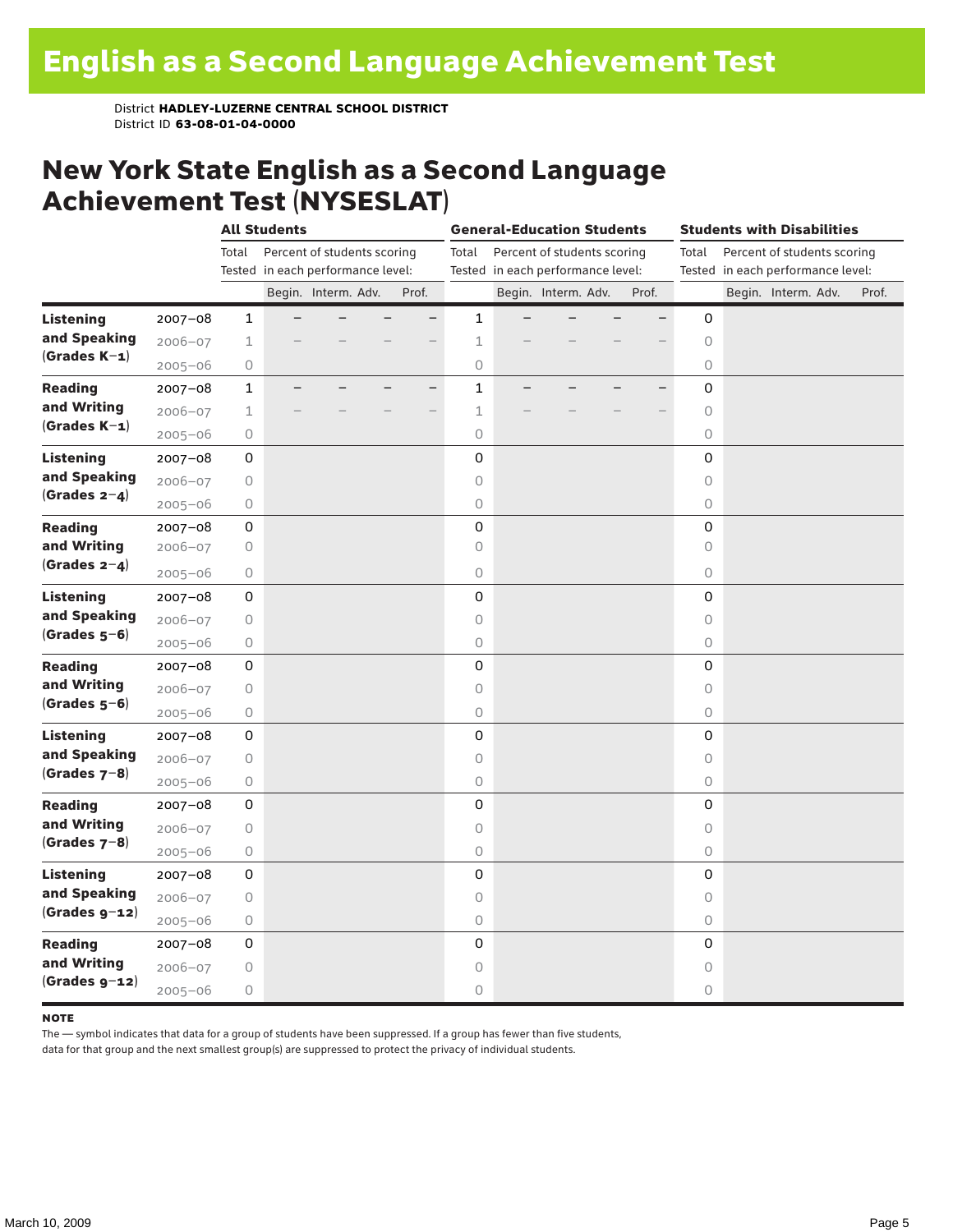## Elementary/Middle-Level Social Studies 2007–08

|                            | <b>All Students</b>                                         |    |     |     |       |                                                    | <b>General-Education Students</b> |    |     |       |                                                    | <b>Students with Disabilities</b> |     |     |                |  |
|----------------------------|-------------------------------------------------------------|----|-----|-----|-------|----------------------------------------------------|-----------------------------------|----|-----|-------|----------------------------------------------------|-----------------------------------|-----|-----|----------------|--|
|                            | Percentage of students<br>Total<br>Tested scoring at level: |    |     |     | Total | Percentage of students<br>Tested scoring at level: |                                   |    |     | Total | Percentage of students<br>Tested scoring at level: |                                   |     |     |                |  |
|                            |                                                             |    |     |     | 4     |                                                    |                                   |    |     |       |                                                    |                                   |     |     | $\overline{4}$ |  |
| <b>Elementary</b><br>Level | 61                                                          | 3% | 10% | 66% | 21%   | 54                                                 | 0%                                | 6% | 70% | 24%   |                                                    | 29%                               | 43% | 29% | 0%             |  |
| <b>Middle Level</b>        | 79                                                          | 4% | 14% | 56% | 27%   | 63                                                 | 0%                                | 3% | 67% | 30%   | 16                                                 | 19%                               | 56% | 13% | 13%            |  |

#### 2004 Total Cohort Performance on Regents Exams After Four Years

|                                        | <b>All Students</b>     |                                                    |     |     | <b>General-Education Students</b>                         |           |     |              |  | <b>Students with Disabilities</b> |                                    |     |              |  |
|----------------------------------------|-------------------------|----------------------------------------------------|-----|-----|-----------------------------------------------------------|-----------|-----|--------------|--|-----------------------------------|------------------------------------|-----|--------------|--|
|                                        | Cohort<br>$\circ$<br>一山 | Percentage of<br>students scoring:<br>65-84 85-100 |     |     | Cohort<br>allo<br>Percentage of<br>띧<br>students scoring: |           |     |              |  | Cohort<br>들<br>ā<br>훕             | Percentage of<br>students scoring: |     |              |  |
|                                        |                         | $55 - 64$                                          |     |     |                                                           | $55 - 64$ |     | 65-84 85-100 |  |                                   | $55 - 64$                          |     | 65-84 85-100 |  |
| <b>Global History</b><br>and Geography | 90                      | 10%                                                | 62% | 11% | 80                                                        | 10%       | 69% | 13%          |  | 10                                | 10%                                | 10% | 0%           |  |
| <b>U.S. History</b><br>and Government  | 90                      | 3%                                                 | 43% | 31% | 80                                                        | 3%        | 46% | 35%          |  | 10                                | 10%                                | 20% | 0%           |  |
| <b>Science</b>                         | 90                      | 8%                                                 | 60% | 19% | 80                                                        | 8%        | 64% | 21%          |  | 10                                | 10%                                | 30% | 0%           |  |

# New York State Alternate Assessments (NYSAA) 2007–08

|                         |       | AIL SLUUCIILS              |   |   |   |  |  |  |  |  |  |
|-------------------------|-------|----------------------------|---|---|---|--|--|--|--|--|--|
|                         | Total | Number of students scoring |   |   |   |  |  |  |  |  |  |
|                         |       | Tested at Level:           |   |   |   |  |  |  |  |  |  |
|                         |       | 1                          | 2 | 3 | 4 |  |  |  |  |  |  |
| <b>Elementary Level</b> |       |                            |   |   |   |  |  |  |  |  |  |
| Social Studies          | 0     |                            |   |   |   |  |  |  |  |  |  |
| <b>Middle Level</b>     |       |                            |   |   |   |  |  |  |  |  |  |
| <b>Social Studies</b>   | 0     |                            |   |   |   |  |  |  |  |  |  |
| <b>Secondary Level</b>  |       |                            |   |   |   |  |  |  |  |  |  |
| English Language Arts   | 1     |                            |   |   |   |  |  |  |  |  |  |
| <b>Mathematics</b>      | 1     |                            |   |   |   |  |  |  |  |  |  |
| Social Studies          | 1     |                            |   |   |   |  |  |  |  |  |  |
| Science                 |       |                            |   |   |   |  |  |  |  |  |  |

All C<sub>tude</sub>

The New York State Alternate Assessment (NYSAA) is for students with severe cognitive disabilities. Results for students taking the NYSAA in English language arts, mathematics, and science at the elementary and middle levels are available in the *Accountability and Overview Report* part of *The New York State Report Card*.

The — symbol indicates that data for a group of students have been suppressed. If a group has fewer than five students, data for that group and the next smallest group(s) are suppressed to protect the privacy of individual students.

**NOTE**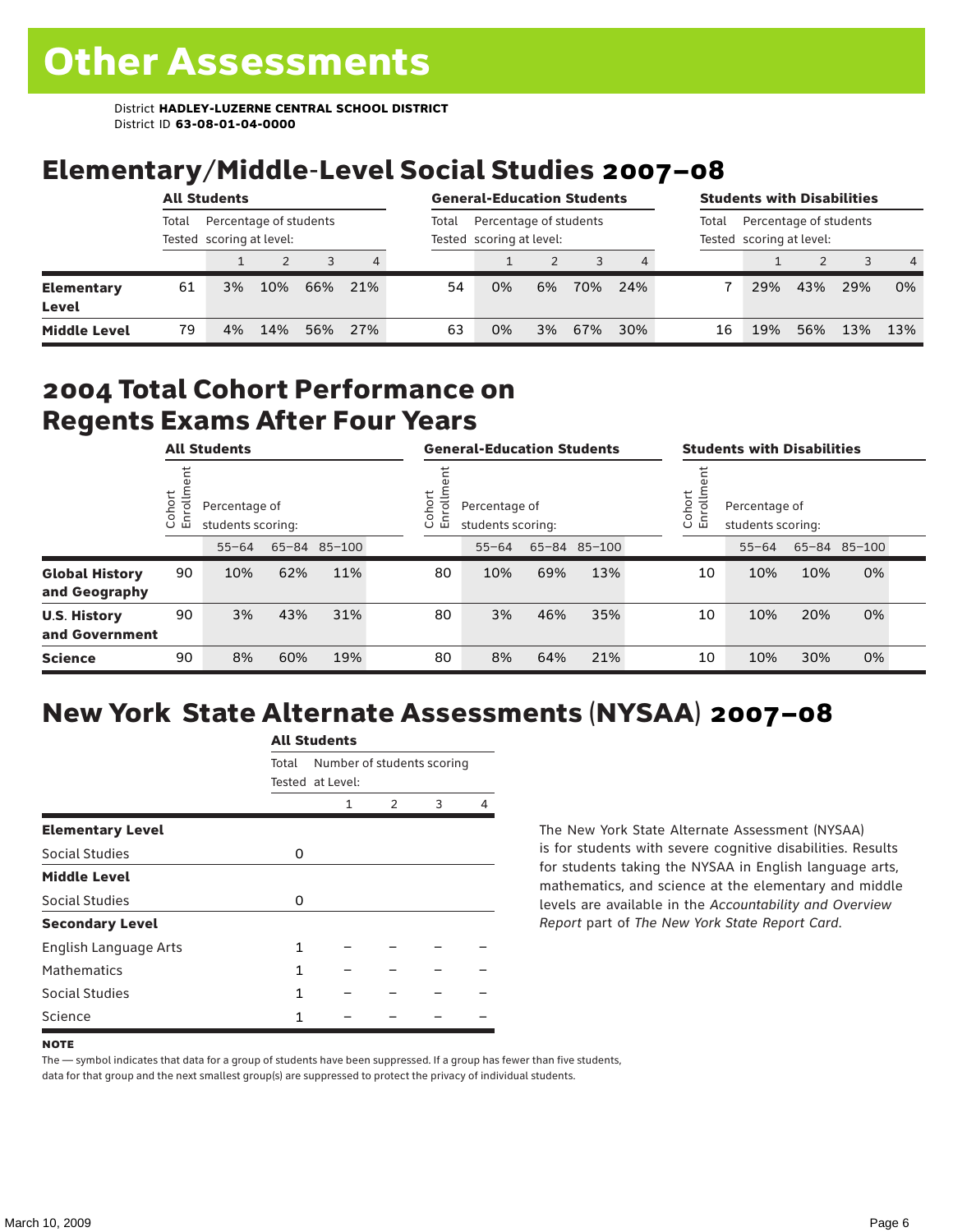# High School Completers

|                                    |             | <b>All Students</b>   |                            |                       | <b>General-Education Students</b> | <b>Students with Disabilities</b> |                            |
|------------------------------------|-------------|-----------------------|----------------------------|-----------------------|-----------------------------------|-----------------------------------|----------------------------|
|                                    |             | Number<br>of Students | Percentage<br>of Graduates | Number<br>of Students | Percentage<br>of Graduates        | Number<br>of Students             | Percentage<br>of Graduates |
| <b>Total Graduates</b>             | $2007 - 08$ | 76                    |                            | 66                    |                                   | 10                                |                            |
|                                    | $2006 - 07$ | 67                    |                            | 58                    |                                   | 9                                 |                            |
|                                    | $2005 - 06$ | 76                    |                            | 71                    |                                   | 5                                 |                            |
| <b>Receiving a Regents Diploma</b> | $2007 - 08$ | 55                    | 72%                        | 54                    | 82%                               | $\mathbf{1}$                      | 10%                        |
|                                    | $2006 - 07$ | 54                    | 81%                        | 48                    | 83%                               | 6                                 | 67%                        |
|                                    | $2005 - 06$ | 51                    | 67%                        | 47                    | 66%                               | 4                                 | 80%                        |
| <b>Receiving a Regents Diploma</b> | $2007 - 08$ | 20                    | 26%                        | 20                    | 30%                               | $\Omega$                          |                            |
| with Advanced Designation          | $2006 - 07$ | 24                    | 36%                        | 24                    | 41%                               | $\Omega$                          |                            |
|                                    | $2005 - 06$ | 16                    | 21%                        | 16                    | 23%                               | $\bigcap$                         |                            |
| <b>Receiving an</b>                | $2007 - 08$ | 3                     | N/A                        | 0                     |                                   | 3                                 | N/A                        |
| <b>Individualized Education</b>    | $2006 - 07$ | 1                     | N/A                        | 0                     |                                   |                                   | N/A                        |
| Program (IEP) Diploma              | $2005 - 06$ | $\overline{2}$        | N/A                        | 0                     |                                   | 2                                 | N/A                        |

NOTE Students receiving Regents diplomas and Regents diplomas with advanced designation are considered graduates; recipients of IEP diplomas are not.

## High School Noncompleters

|                              |             | <b>All Students</b>   |                           |                       | <b>General-Education Students</b> | <b>Students with Disabilities</b> |                           |
|------------------------------|-------------|-----------------------|---------------------------|-----------------------|-----------------------------------|-----------------------------------|---------------------------|
|                              |             | Number<br>of Students | Percentage<br>of Students | Number<br>of Students | Percentage<br>of Students         | Number<br>of Students             | Percentage<br>of Students |
| <b>Dropped Out</b>           | $2007 - 08$ | 8                     | 2%                        | 4                     | 1%                                | 4                                 | 6%                        |
|                              | $2006 - 07$ | 2                     | $1\%$                     |                       | $0\%$                             | ÷.                                | 2%                        |
|                              | $2005 - 06$ |                       | $0\%$                     | 1                     | $0\%$                             | 0                                 |                           |
| <b>Entered Approved High</b> | $2007 - 08$ | 17                    | 4%                        | 13                    | 4%                                | 4                                 | 6%                        |
| <b>School Equivalency</b>    | $2006 - 07$ | 15                    | 4%                        | 13                    | 4%                                | 2                                 | 3%                        |
| <b>Preparation Program</b>   | $2005 - 06$ | 17                    | 5%                        | 10                    | 3%                                |                                   | 15%                       |
| <b>Total Noncompleters</b>   | $2007 - 08$ | 25                    | 6%                        | 17                    | 5%                                | 8                                 | 12%                       |
|                              | $2006 - 07$ | 17                    | 4%                        | 14                    | 4%                                | 3                                 | 5%                        |
|                              | $2005 - 06$ | 18                    | 5%                        | 11                    | 4%                                |                                   | 15%                       |

## Post-secondary Plans of 2007–08 Graduates

|                                | <b>All Students</b>   |                           |                       | <b>General-Education Students</b> | <b>Students with Disabilities</b> |                           |  |
|--------------------------------|-----------------------|---------------------------|-----------------------|-----------------------------------|-----------------------------------|---------------------------|--|
|                                | Number<br>of Students | Percentage<br>of Students | Number<br>of Students | Percentage<br>of Students         | Number<br>of Students             | Percentage<br>of Students |  |
| To 4-year College              | 16                    | 20%                       | 16                    | 24%                               | 0                                 |                           |  |
| To 2-year College              | 26                    | 33%                       | 26                    | 39%                               | 0                                 |                           |  |
| <b>To Other Post-secondary</b> | 3                     | 4%                        | 2                     | 3%                                |                                   | 8%                        |  |
| <b>To the Military</b>         | 0                     |                           | 0                     |                                   | 0                                 |                           |  |
| <b>To Employment</b>           | 33                    | 42%                       | 22                    | 33%                               | 11                                | 85%                       |  |
| <b>To Adult Services</b>       | 0                     |                           | 0                     |                                   | 0                                 |                           |  |
| <b>To Other Known Plans</b>    |                       | 1%                        | 0                     |                                   |                                   | 8%                        |  |
| <b>Plan Unknown</b>            |                       |                           | 0                     |                                   | O                                 |                           |  |